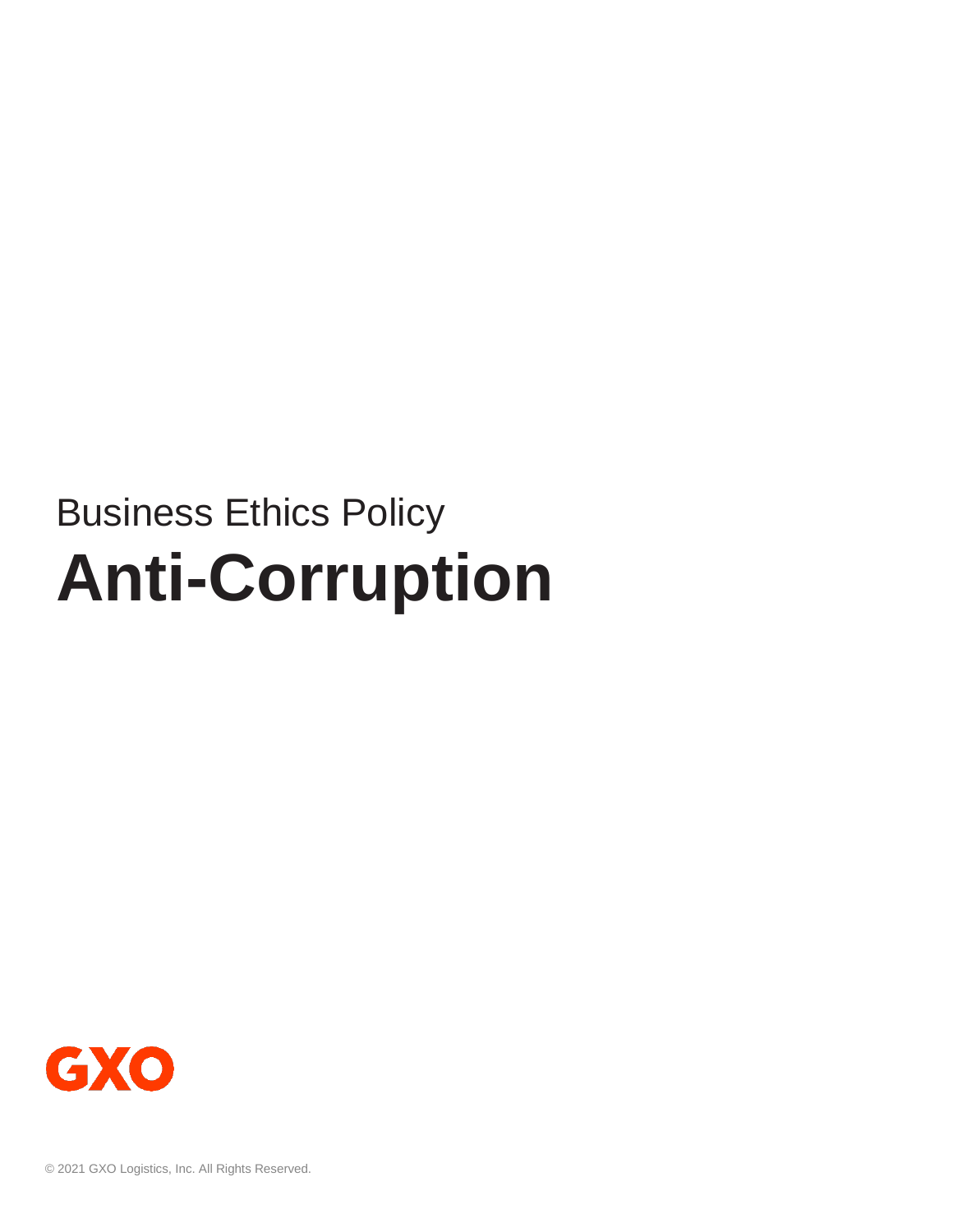# **Applicability**

**This Anti-Corruption Policy ("Policy") applies to GXO Logistics, Inc., including all of its subsidiaries, divisions, and other operating entities (collectively, "GXO" or the "Company"). All directors, officers and employees of GXO, and third parties acting on our behalf, are subject to and responsible for complying with the requirements of this Policy. As used in this Policy, the term "Company" should be read to include all persons and entities subject to this Policy.**

#### 1 **Overview**

GXO values its reputation for integrity and we earn business based on our merits. We do not permit or engage in bribery or corruption of any kind. This means we do not make payments, or offer anything else of value, to improperly influence any business matter or official decision.

We have controls in place to detect and prevent bribery and corruption. And we comply with all applicable anti-corruption laws, including the U.S. Foreign Corrupt Practices Act, the UK Bribery Act, the French "Sapin II" Law no. 2016-1691, and other applicable local laws.

#### 2 **Definitions**

- 2.1 *The Company:* GXO Logistics in all its business forms, employees of GXO, and all other parties as defined under "Applicability."
- 2.2 *Anything of Value:* Any cash (or cash equivalent, such as gift cards), gift, travel, entertainment, charitable contribution, employment, loan or any other benefit. The term "anything of value" should be interpreted broadly; there is no threshold amount nor any exception for "small" payments.
- 2.3 *Directly or Indirectly:* A direct action is aimed at a particular person or entity; an indirect action is aimed at a party related to the particular person or entity. If the Company is prohibited from doing something directly, it is also prohibited from doing it indirectly. For example, if there is a prohibition on making an improper payment to a certain person (a direct benefit), the Company may not make that same payment to someone else with the intent of benefiting, or gaining favor with, the prohibited person (an indirect benefit).

As another example, if the Company is prohibited from providing a gift to an employee of a governmentowned business (a direct benefit), the Company cannot, instead, provide a gift to that person's family member or to a charity organization of the prohibited person (an indirect benefit).

- 2.4 *Government Official:* Any person, regardless of position, working for a government, or a governmentcontrolled entity or business, including entities such as a state-owned air carrier, shipper or utility provider. This also includes any person or entity acting on behalf of a government or government controlled entity, a public international organization, a political party, or a candidate for political office. Government Officials are not limited to high-level personnel; even low-level employees who have minimal responsibilities are included.
- 2.5 *Private Party:* Any person or entity that is not a Government Official, such as a commercial customer, supplier or competitor.

#### 3 **Standards of Conduct**

- 3.1 *We Do Not Make Payments to Government Officials:* The Company will not Directly or Indirectly pay, offer to pay, or authorize payment of Anything of Value to a Government Official. This prohibition includes facilitation payments, which are payments made to facilitate or "grease" routine government actions, such as granting a license, providing customs clearance or processing papers.
- 3.2 *We Do Not Make Payments to Private Parties to Improperly Influence Business Matters:* The Company will not Directly or Indirectly pay, offer to pay, or authorize payment of Anything of Value to a Private Party to obtain an improper business advantage. In certain instances, it may be acceptable for the Company to provide basic promotional items or entertainment to a Private Party. Such items or entertainment must be given in compliance with the Company's rules on gifts and entertainment as set forth in the Company's Code of Business Ethics.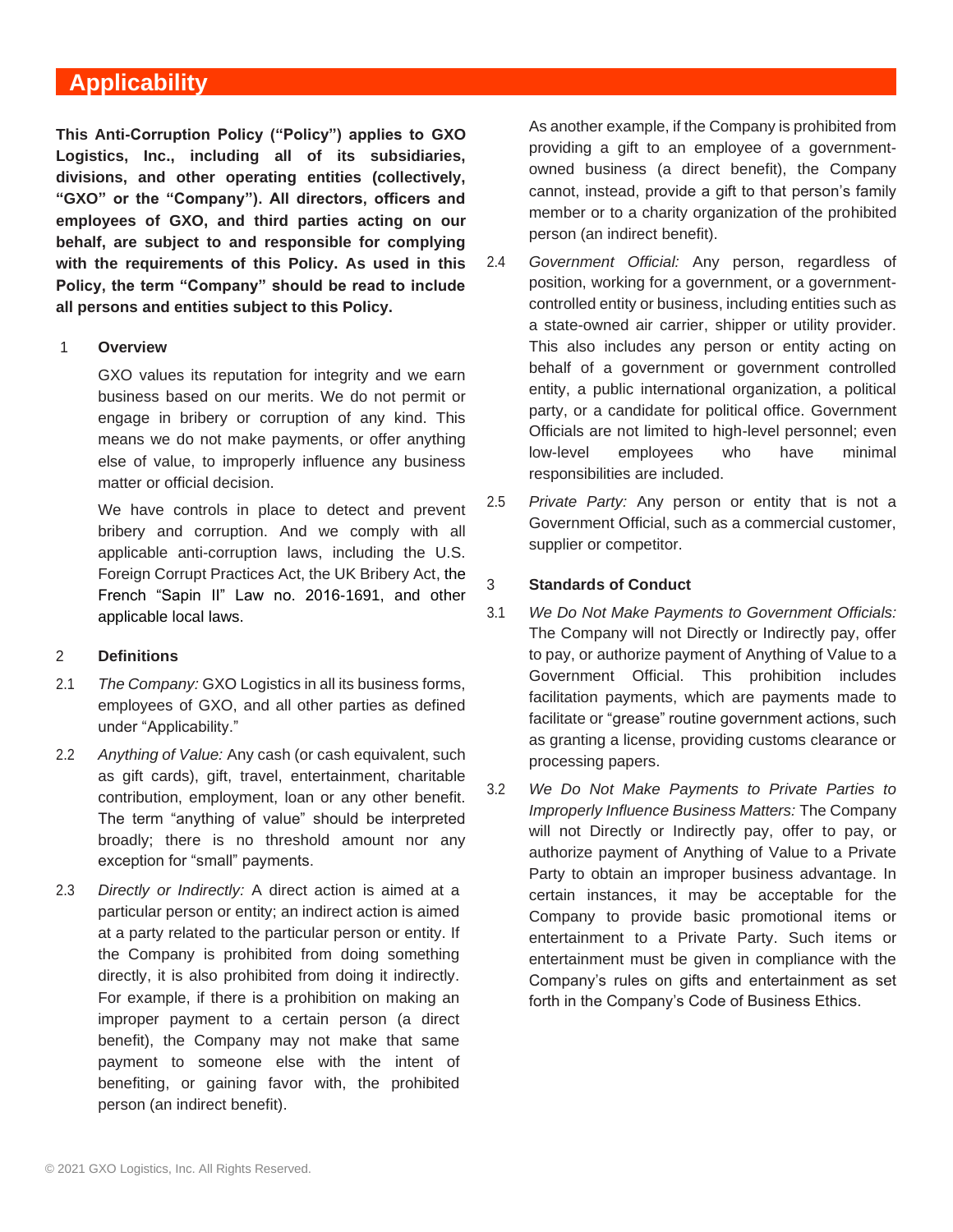- 3.3 *We Prioritize Personal Safety:* If you are in a situation in which a payment is being demanded from you at the expense of your personal safety, for example, if you are detained and threatened that you will be harmed if a payment it not made, it is permissible to make the payment and get to a safe location. Once you have arrived at a safe location, you must immediately notify the Ethics and Compliance Office of the situation, including a statement of the amount paid and the related circumstances.
- 3.4 *We Do Not Solicit or Accept Benefits Intended to Influence Our Objectivity:* The Company will not Directly or Indirectly ask for or accept Anything of Value from any person or entity for the purpose of providing an improper business advantage. Company employees may receive basic entertainment and promotional items from business partners, but must do so in accordance with the Company's rules on gifts and entertainment, as set forth in our Code of Business Ethics.
- 3.5 *We Do Not Make Charitable or Political Contributions to Influence Any Business or Government Matter:* The Company will not Directly or Indirectly provide any Company funds or assets to any political party, candidate or a charitable organization without written authorization by the Ethics and Compliance Office. Furthermore, Company employees involved in government procurement activity may not make any private political contributions in connection with government procurement activity without first obtaining approval from the Ethics and Compliance Office.
- 3.6 *We Keep Accurate Books and Records:* The Company relies on the authenticity and accuracy of information recorded in its accounting records. It is of the utmost importance that our records are kept in a manner that is complete, clear, honest and accurate. All business transactions must be properly reflected in our accounts in accordance with established procedures and auditing standards and generally accepted accounting principles.

The Company also maintains a system of internal accounting controls to ensure that business transactions are properly authorized and records accurately kept. These controls are designed to ensure accurate reporting and to allow us to prevent and detect improper payments.

### 4 **Third Party Due Diligence**

Third parties who act on the Company's behalf, including certain suppliers, vendors, consultants, agents, brokers and carriers, may pose a significant compliance risk. We take steps to ensure that third parties who act on our behalf share our commitment to integrity and to doing business without corruption.

When working with third parties, the Company must review proper supporting documentation before paying expenses on behalf of a third party, question unusual or excessive expenses incurred by the third party and refuse to pay expenses that appear improper or questionable.

Any awareness or suspicion of improper actions by a third party, including possibly paying bribes, must be immediately reported to the Ethics and Compliance Office. Suspicious activity may include requests for:

- large commissions, advance commissions or over-payments;
- payments to accounts located outside the country where a third party is headquartered;
- payments to accounts held in the names of other parties;
- payments that are invoiced without supporting documentation or justification;
- payments where the corresponding services being provided cannot be clearly identified;
- payments to be made to an individual or contracts to be placed in the name of an individual;
- requests by a customer for a third party to be included in a deal, particularly where it is not clear what specific role this third party will provide;
- excessive discounts or rebates;
- cash payments of any kind; or
- any other payment or benefit not fully or accurately captured within the Company's books and records.

If a third party is suspected of acting in an improper manner, all activity with and all payments to the third party must immediately cease until the Ethics and Compliance Office provides guidance that indicates how to proceed.